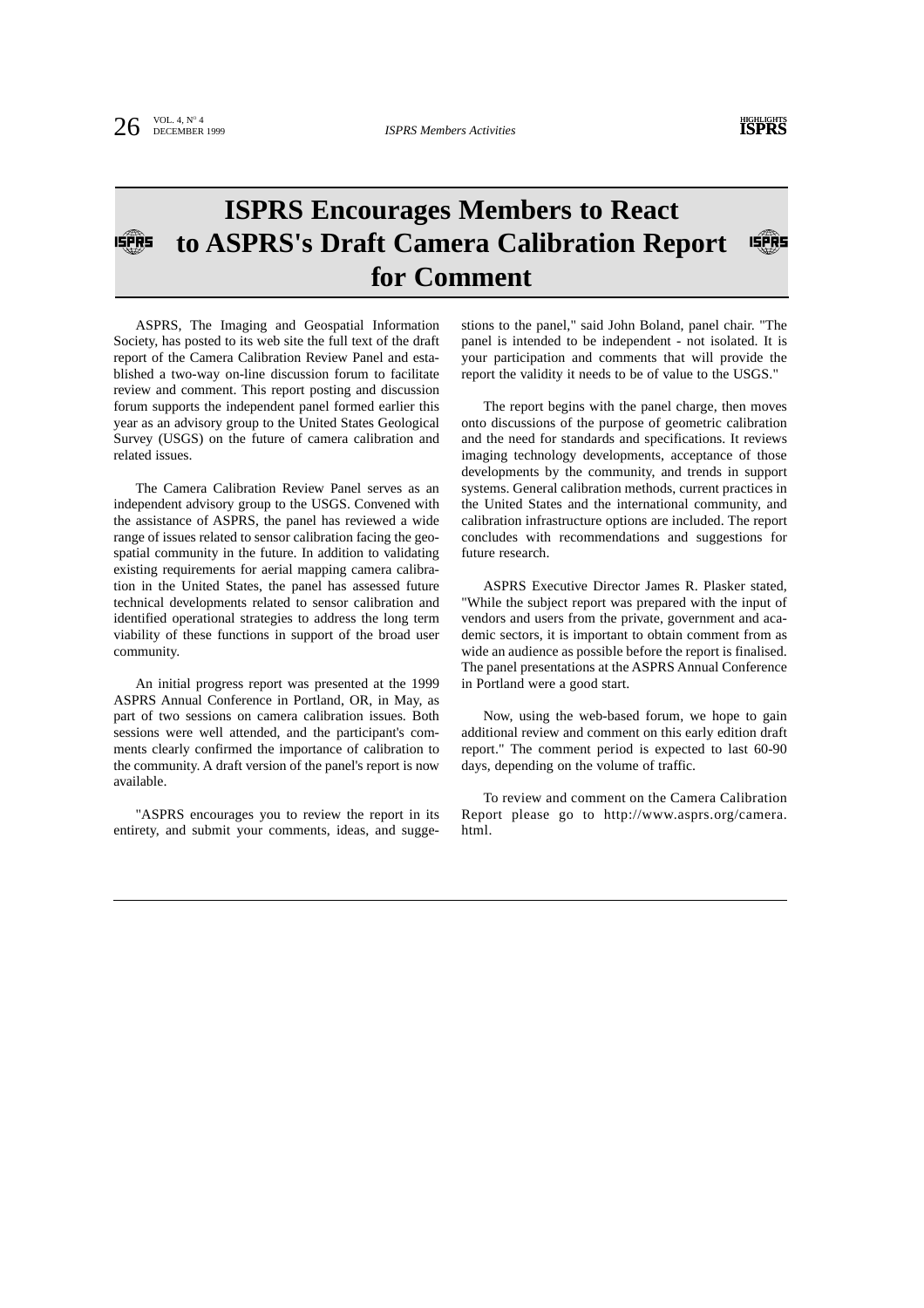*ISPRS Members Activities* 

**ISPRESS** 27

## **TO: ISPRS Members**

Please note that ASPRS, in cooperation with ISM International Systemap Corp., offers the following award to **an educational institution outside the USA**. The application deadline is **3rd January 2000**.

### **ISM INTERNATIONAL SYSTEMAP CORPORATION INTERNATIONAL EDUCATIONAL LITERATURE AWARD**

This award is made to a university or educational institution for the purpose of improving the quantity and quality of the literature in its library that deals with the mapping sciences (i.e., photogrammetry, Remote sensing, GIS, and related disciplines). It is supported by a grant from the **ISM INTERNATIONAL SYSTEMAP CORPORA-TION**, with the assistance of the American Society for Photogrammetry and Remote Sensing.

The Award consists of the following:

- a. \$350 worth of books, manuals, or other literature published by ASPRS;
- b. A five-year free subscription to Photogrammetric Engineering & Remote Sensing;
- c. Proceedings of the annual conference and fall technical meeting for a five-year period;
- d. One free registration to the conference where the award is to be presented for a member of the institution to whom the award is given. The total value of this award is over \$1,500. The materials are to be placed in the libraries of the institutions receiving the award. Any institution that receives the award is ineligible to apply for the award again for a period of five years. Application is by the below-printed application form.

# **ISM International Systemap Corporation International Educational Literature Award**

Please provide all the information requested. Attach additional pages as needed.

| Institution: | <u> 1990 - Jan James James Alexandria (h. 1980).</u>                                   |
|--------------|----------------------------------------------------------------------------------------|
| Department:  |                                                                                        |
| Address:     |                                                                                        |
|              | <u> 1989 - John Stein, markin sammen som starte som starte starte som starte som s</u> |
|              |                                                                                        |
|              |                                                                                        |
| Institution  |                                                                                        |
| Telephone:   | the process of the control of the control of the control of the control of             |
|              |                                                                                        |
| Email:       |                                                                                        |

1. Describe your institution's photogrammetry, remote sensing, and/or geographic information systems educational programs. Indicate primary disciplines (e.g., geography, forestry, agriculture, civil engineering, etc.) that are involved in these programs.